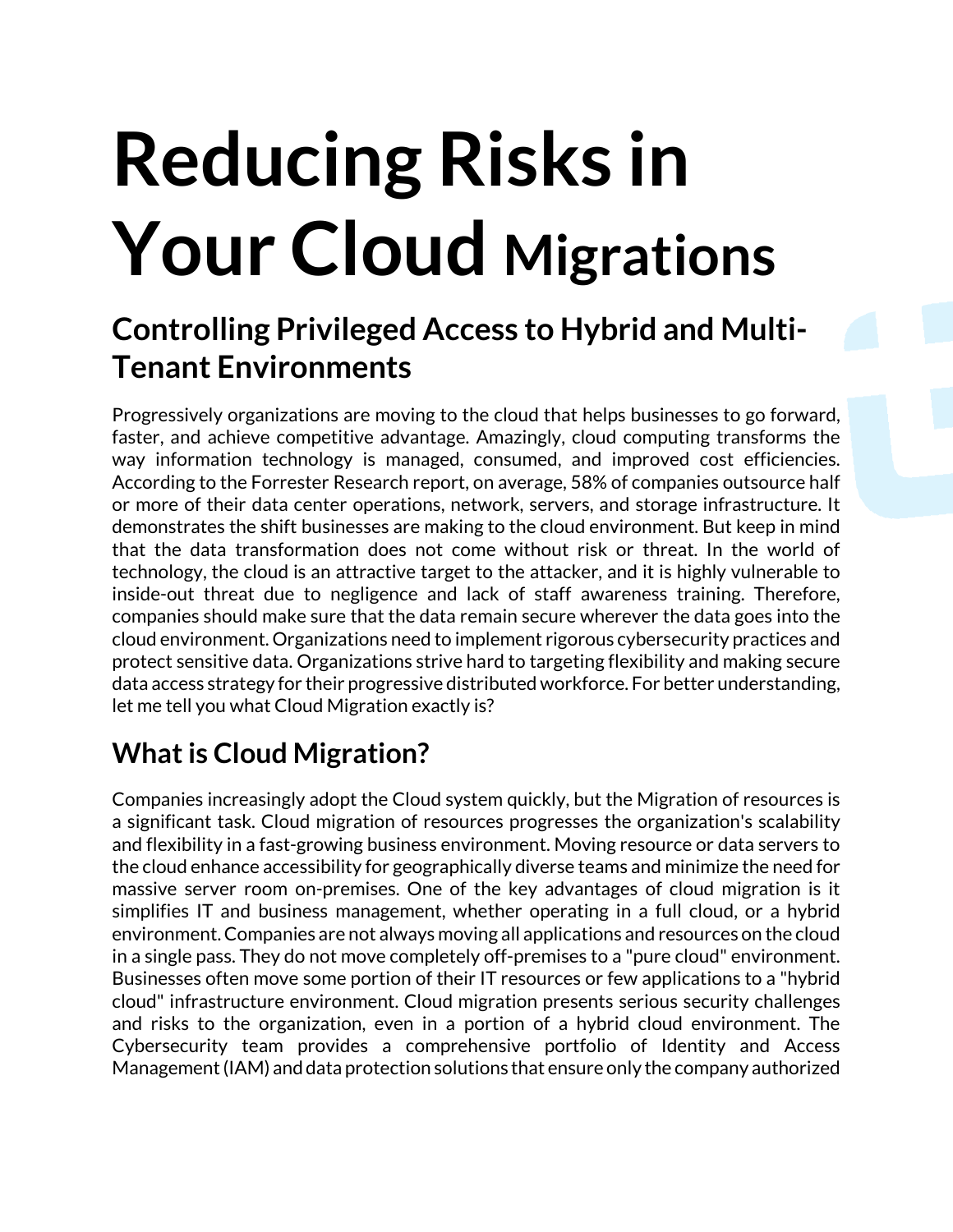user has access and controls keys to the data. Especially across multi-tenant, geographical distributed sites.

#### **Reducing Risks in Your Cloud Migrations**

Ironically, most experts identify security is the primary concern that is facing a cloud migration. One of the biggest reasons is many organizations are not even familiar with the cloud shared responsibility model. And they do not even try to figure out who is responsible for securing privileged access to the cloud environment. If your organization IT resources is moving to the cloud, then you need to implement best practice by which you can address these key security concerns. For Reducing Risks in Your Cloud Migrations, you need to;

- Implement Privileged Access Management (PAM), and the responsibility of managing access in cloud environments and workloads fall on your organization.
- Utilize a common security approach for cloud, whether data is on-premises, or moving on hybrid environments.
- Protect themselves from the risk of "identify sprawl" caused by identity silos. More the three-quarters of organizations are using more than one identity directory in their cloud strategy. Force your existing directory to broker authentication to access cloud environments based on a privileged user's identity and assigned roles.
- Adopt a zero-trust approach to PAM that prioritizes "Just enough, Just-in-time" access.
- You have modernized your security approach. Keep in mind what you have done for security may not be the best way to going forward. Turn to cloud-native PAM solution to secure on-premises, hybrid, and multi-cloud environments.

#### **Security Risks in Multi-tenant Environment**

In cloud migration, the multi-tenancy is an architecture in which each customer shares software application with a single database, so multiple users from the same company can access the database. It has broadened because of new service models take advantage of virtualization and remote access. Even in multi-tenant, each tenant is inaccessible to other tenants. Multi-tenancy solves major issues of IT departments. A system running in a multitenant environment naturally presents an additional vulnerability to all the standard security threats like malware and hacking. Each tenant must face an added layer of threat or risk.

There is a high possibility that an attacker takes benefit of the weak security system to gain unauthorized access to the confidential data. If the multi-tenant environments are not well isolated from one another with enough security, then the hacker penetrates the hypervisor and very easily manipulates or steals an organization's assets and confidential data. They are also able to disrupt an organization's operations by turning off the whole system and damage brand reputation. There are some solutions to prevent attacks in a multi-tenant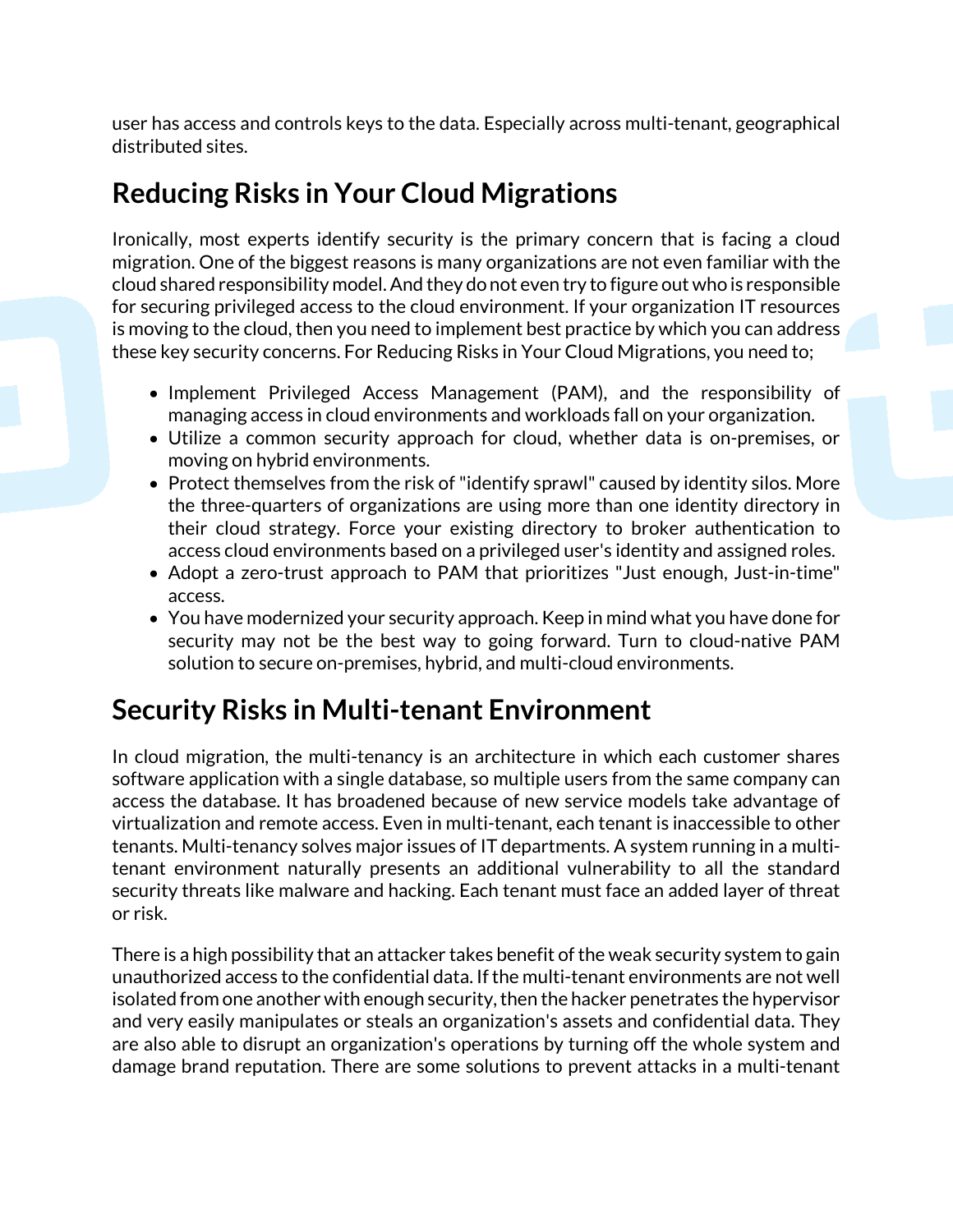environment. For instance, the two-tier security model of the public cloud helps you to shield yourself from co-tenanted environments risk at the application and storage layers.

#### **Solutions to Multi-tenant Environment in the Cloud Migration**

Migration to the cloud requires a Cloud Service Provider (CSP) that hosts data for hundreds of clients. The data potentially run on the same cloud resource, and knowing who has privileged identification to access the cloud infrastructure is always a challenge. Division among tenants and locks to each unit must be strong enough that can deal with attacks that security breaches. The CSP is a security measure that has clients assessing their server who may not have rigorous standards. Each tenant can strengthen their property with security measures for their peace of mind. The client of CSP who is operating resources with muftitenancy and migrating the business to the cloud, they need to add layers of access control to prevent attacks and alter before breaches occur.

#### **Privileged Access Management (PAM) & secure Cloud Environment**

Implementing a Privileged Access Management (PAM) system organizations can secure their assets, resources, or data, whether it is on-premises or on the cloud. It streamlined way to authorize and monitor all privileged users for all relevant systems to prevent the attacks. As we know, data integrity is lifeblood to any organization. To avoid penalties due to data breaches, organizations must need to take proactive actions and actively manage user access to information. Appropriate PAM system keeps an organization safe from both accidental and voluntarily misuse privileged administrator access to critical resources. It provides a countermeasure to secure multi-tenant, hybrid, and pure cloud environment. Keep in mind, the security of an organization's assets depends on the integrity of the privileged accounts that manage IT systems. Hackers or Cyber-attackers actively target privileged access to infrastructure systems to gain access to an organization's confidential data. Therefore, it is essential to protect privileged access, whether the environment is onpremises, cloud, or hybrid on-premises. The privileged administrative accounts must effectively control the security perimeter. Protecting administrative access from attackers requires effective methods of isolating an organization's systems. Securing privileged access requires changes to an organization's processes, administrative practice, knowledge management, and technical components.

# **<sup>1</sup>** Centralized Access Management (CAM)

A PAM system offers central management that enables streamlined management of all users across multiple systems, especially hybrid cloud environments. The access management system allows the IT security team to grant and revoke access privileges.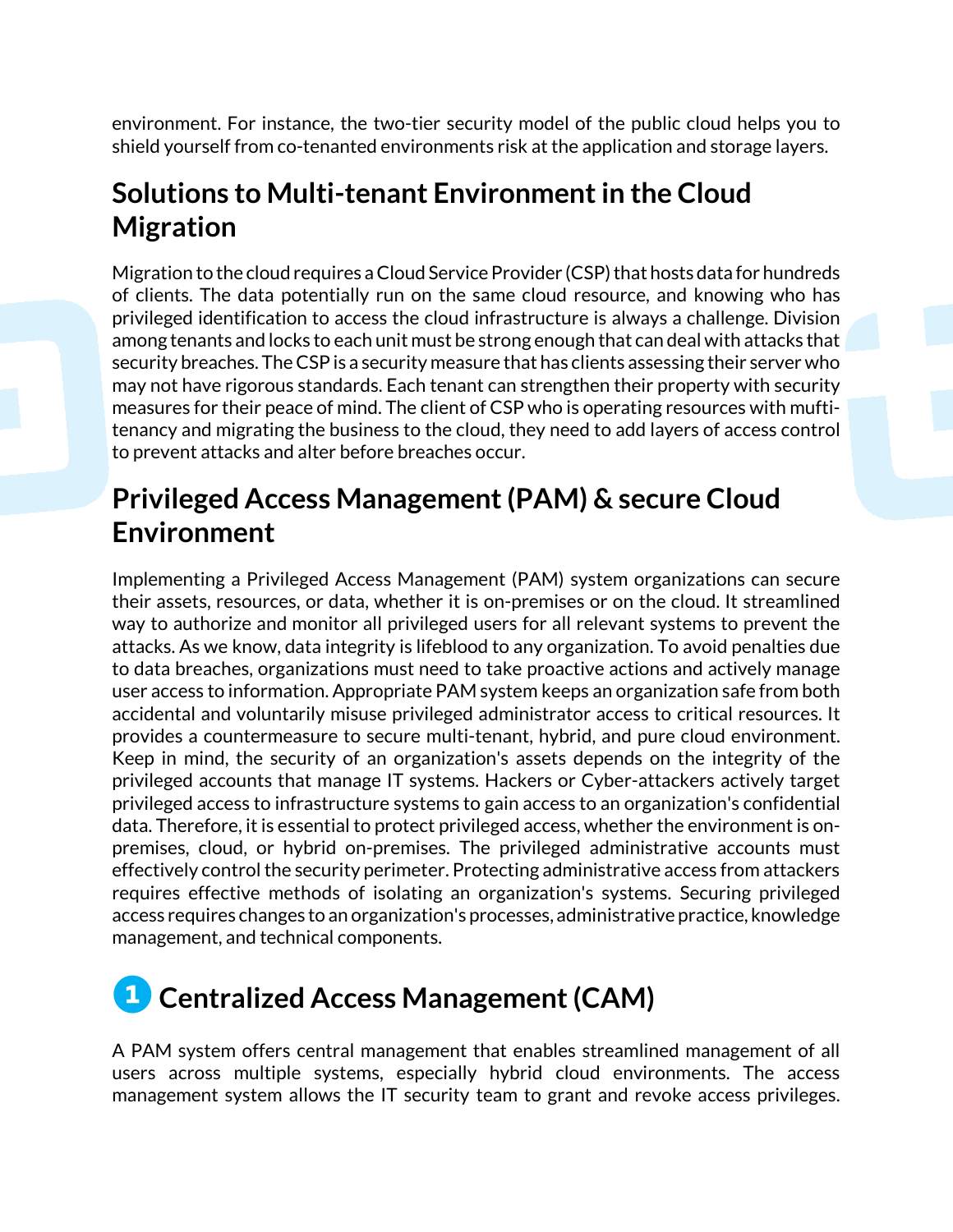Many organizations frequently change personnel and roles. The single console for access management allows a secure system and robust password control even in a multi-tenant or hybrid environment. Centralized Access management improves the security system and increases IT productivity. The fantastic thing about the CAM is high authority administrators grant access to the users on systems. They are authorized to access data when it is required for defined periods. The access revokes automatically when the need expires. This process helps to ensure the security of critical organization's resources and prevent hacker attacks.

# **❷Robust Password Management**

Having access to IT resource for each privileged user indicate that there are a higher number of chances bad actors breach the security and steal the data. A robust password Management is another solution to prevent the treats in your IT system. It keeps hacker threats away and strictly protects administrator passwords. This tool imposes strict, complicated requirements for password security and frequently rotate them for more system security. It reduces the number of entries points and makes access simplified for an authorized user. It changes the roles and entry points for those who leave the organization. Whenever companies migrate resources, assets, or applications into the cloud, there is a high need to pass data carefully and securely among cloud applications. Keep in mind, without a PAM solution, DevOps often set in passwords in their scripts. By this job running unattended, it can be a huge security risk that the organization often faces. Two components include a secure password vault, and another one is Application-to-Application Password Manager (AAPM) to deal with this issue. AAPM unlocks the secure vault to recover the correct password, which is made to the script for the duration of the process. By delivering access through AAPM, you isolate the identification from the script that makes it harder to gain access for an unauthorized user.

# **❸ Audit & Oversight**

A PAM can generate a permanent audit trail for Privileged operations. So, the IT security team can easily track, monitor, and take actions for any privileged user. By doing this, administrators can see what actions any user has taken in the cloud or on-premises system and automatically dismiss unauthorized operations or hacker attacks. This action protects your cloud infrastructure, whether it is on-premises, hybrid, or multi-tenant. As we know that regulatory compliance is essential for any organization, and cloud or hybrid systems make complying with cybersecurity standards harder to achieve. PAM system makes compliance easy and provides proof of compliance for audit purposes.

Whenever organizations are looking for a PAM solution to protect their IT system, they need to choose the best single solution that includes all critical components of PAM.